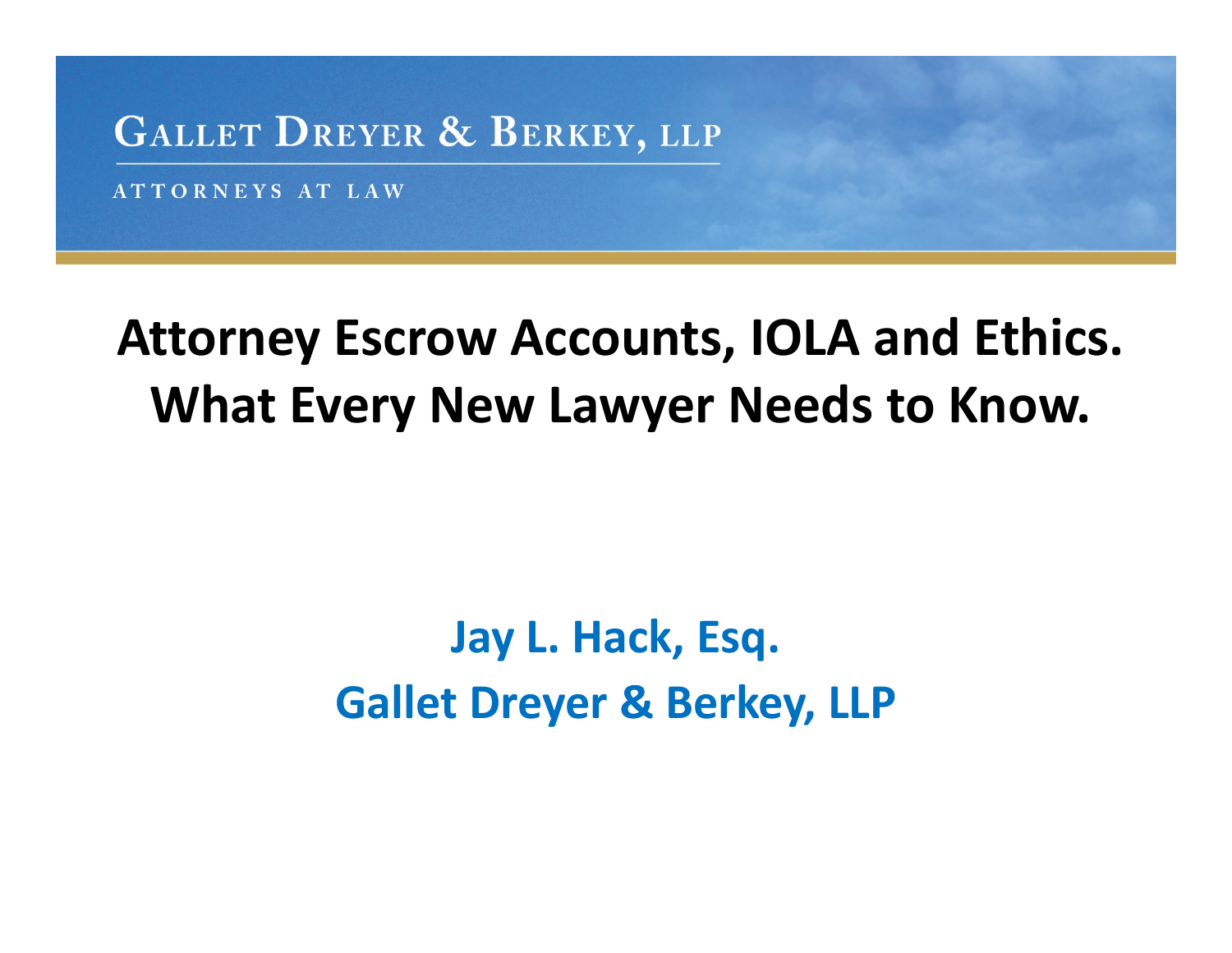ATTORNEYS AT LAW

# **a/k/a . . . How to avoid finding yourself in <sup>a</sup> place you never want to be**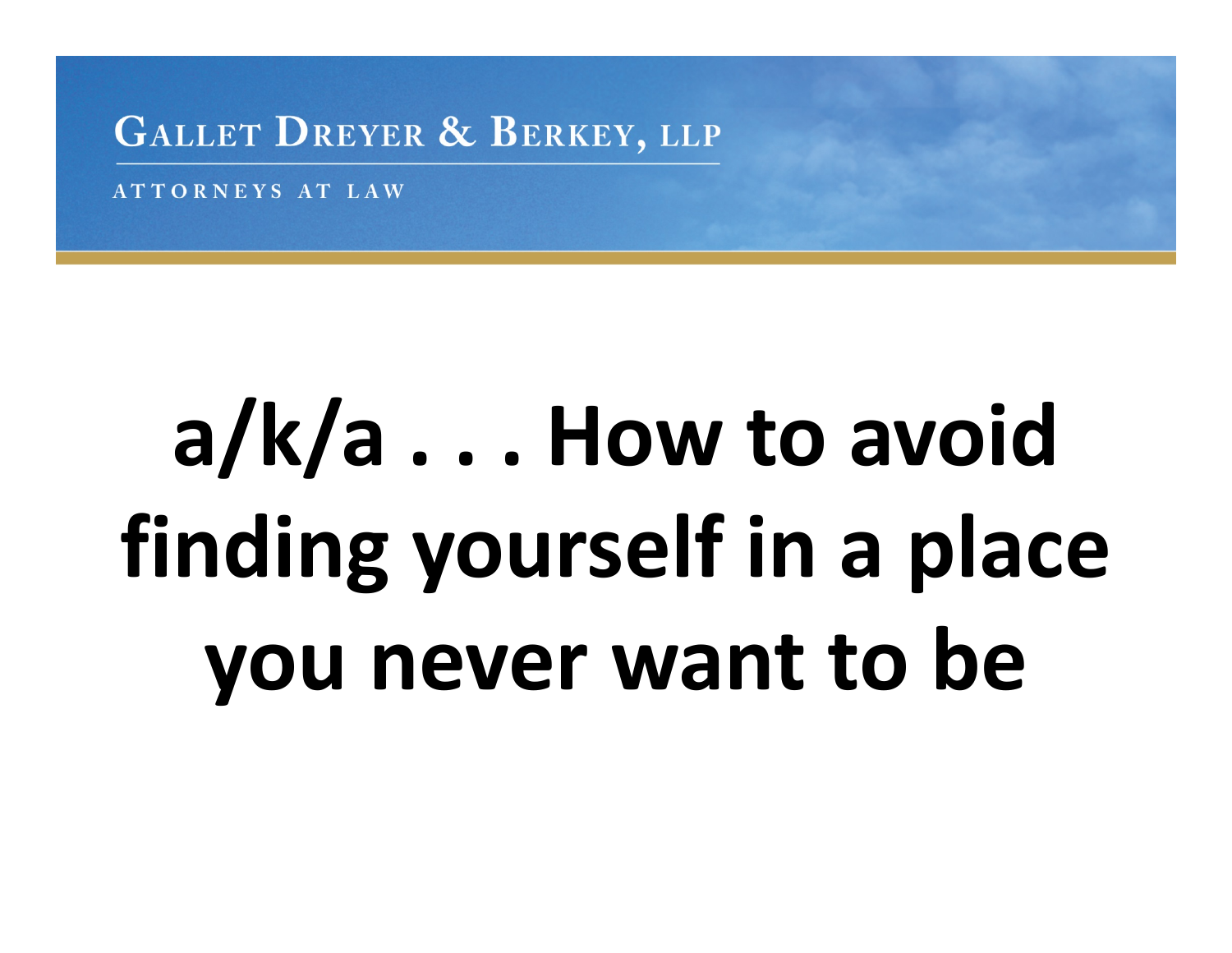ATTORNEYS AT LAW

# **Source of law**

Appellate Division Rules – They admitted you; they make the rules that allow you to stay. The rules are in your materials.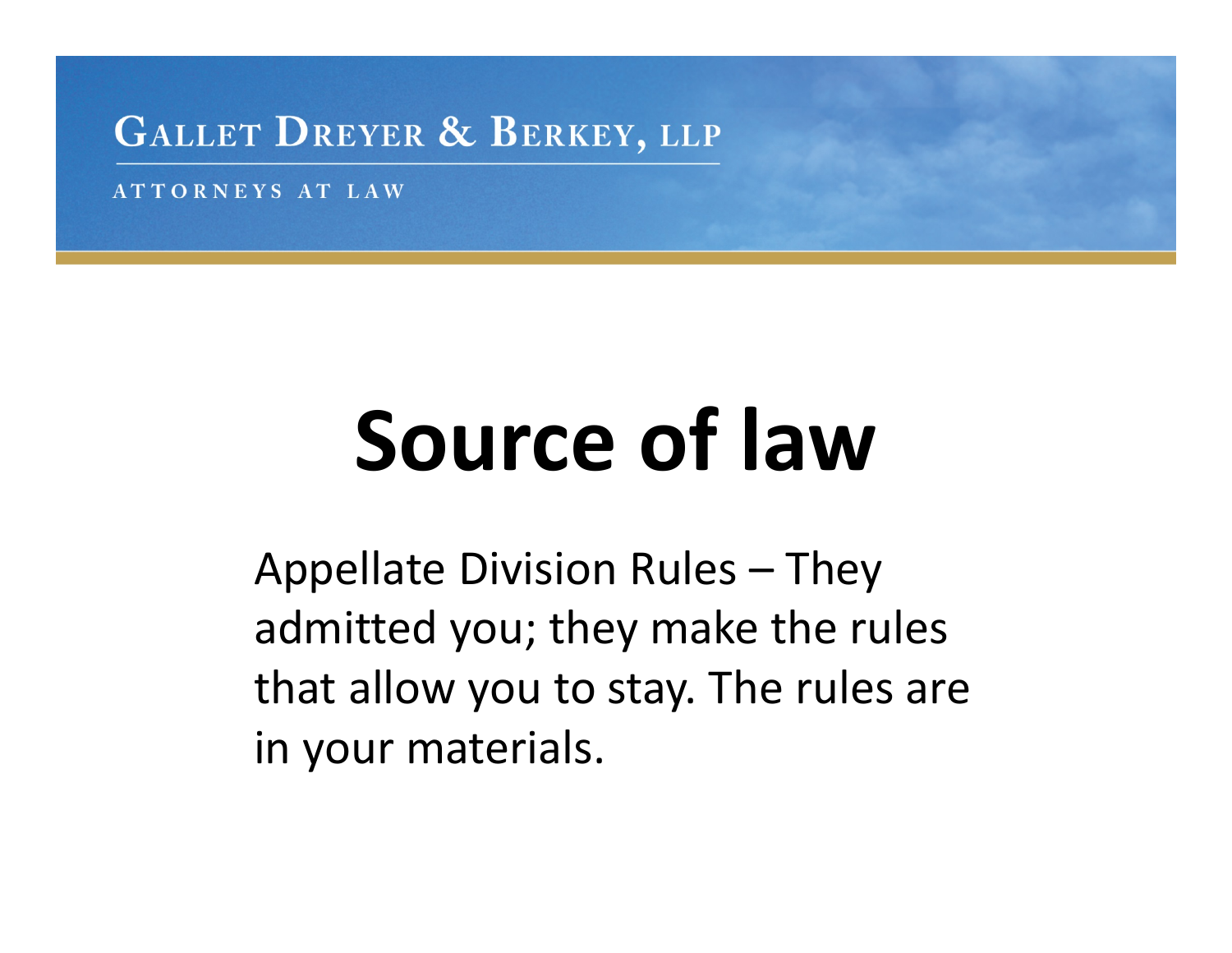ATTORNEYS AT LAW

### Two important questions before we start talking about the rules

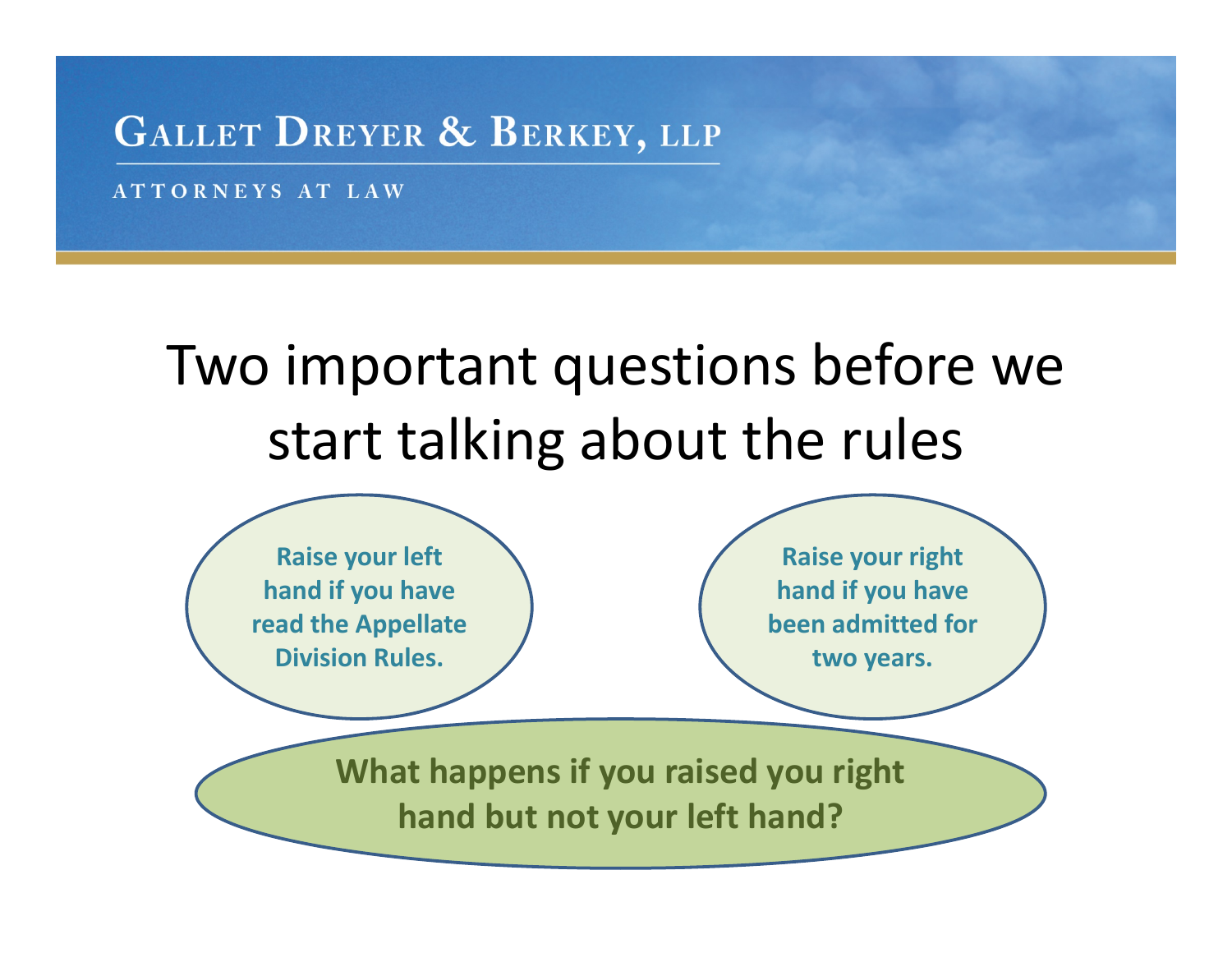ATTORNEYS AT LAW

# **Ethics Lesson #1**

**Anyone want to hazard <sup>a</sup> guess?**

False swearing to the Appellate Division is unethical.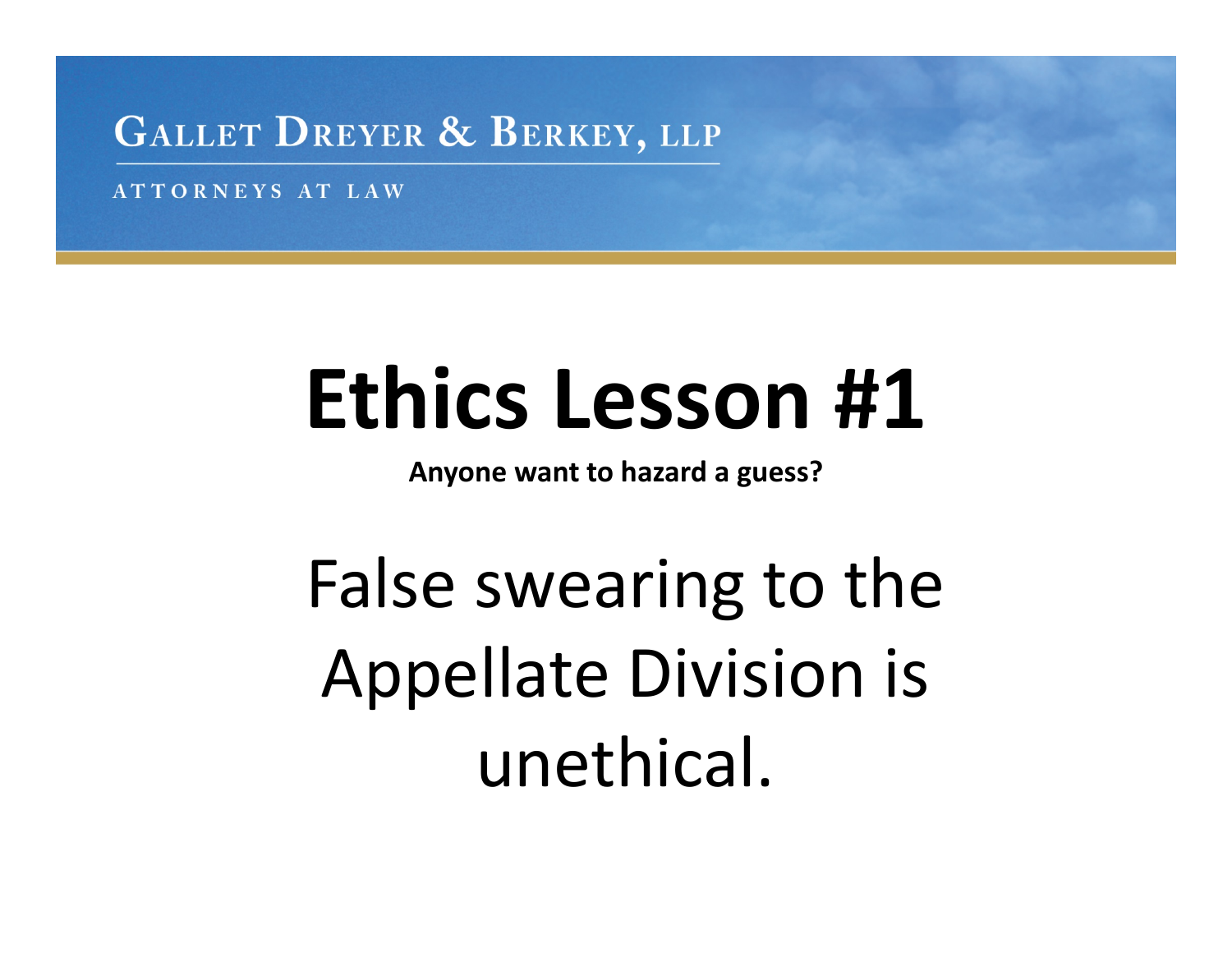ATTORNEYS AT LAW

### **What Goes in an Attorney Escrow Account?**

OPM (Other People's Money) – No commingling with your own funds.

If funds are held incident to the practice of law OR someone involved might think you are acting as an attorney.

Must deposit those funds into an account at <sup>a</sup> bank IN NEW YORK.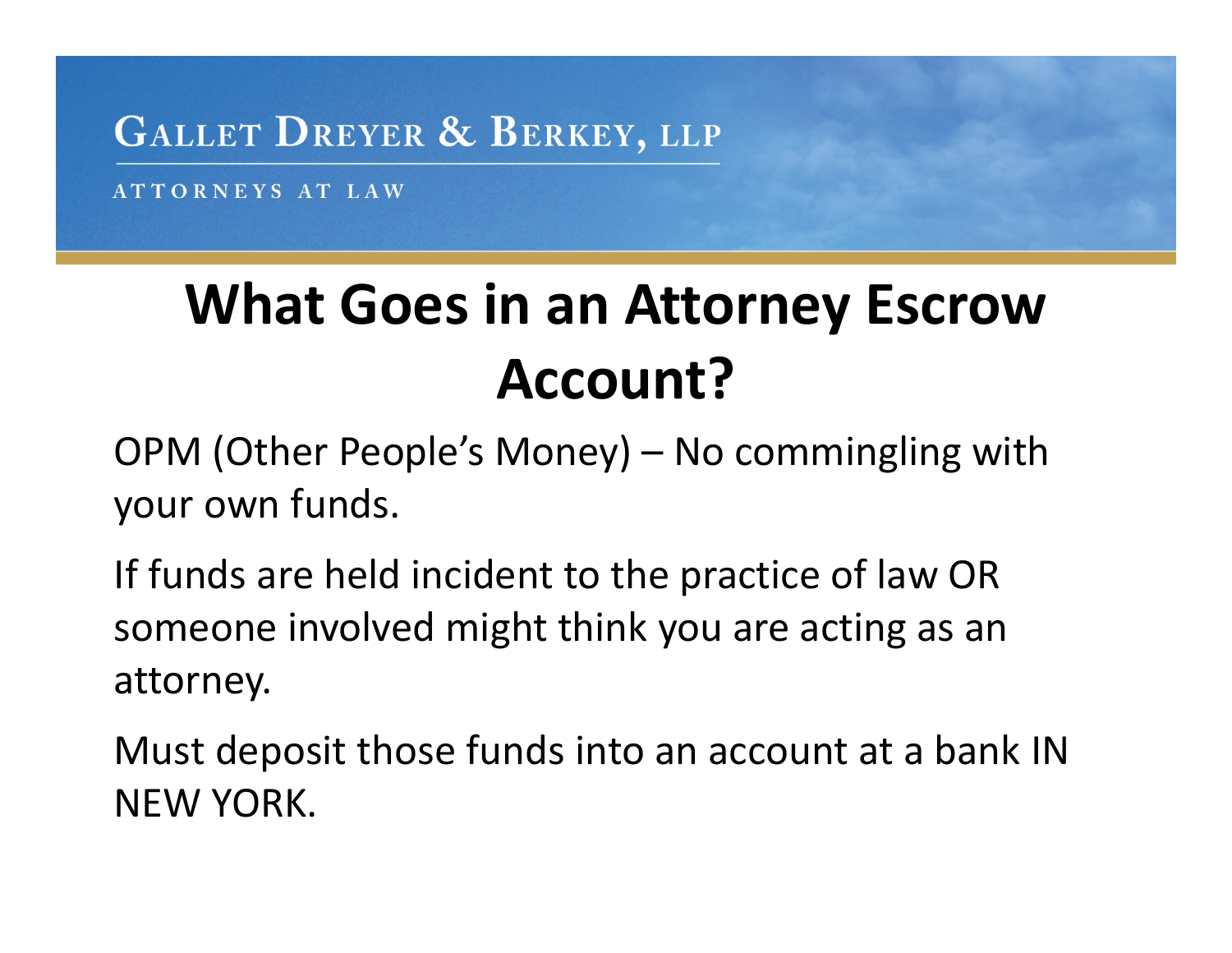ATTORNEYS AT LAW

## **IOLA vs. Other Escrow Accts.**

#### **IOLA <sup>=</sup> Interest on Lawyer Accounts**

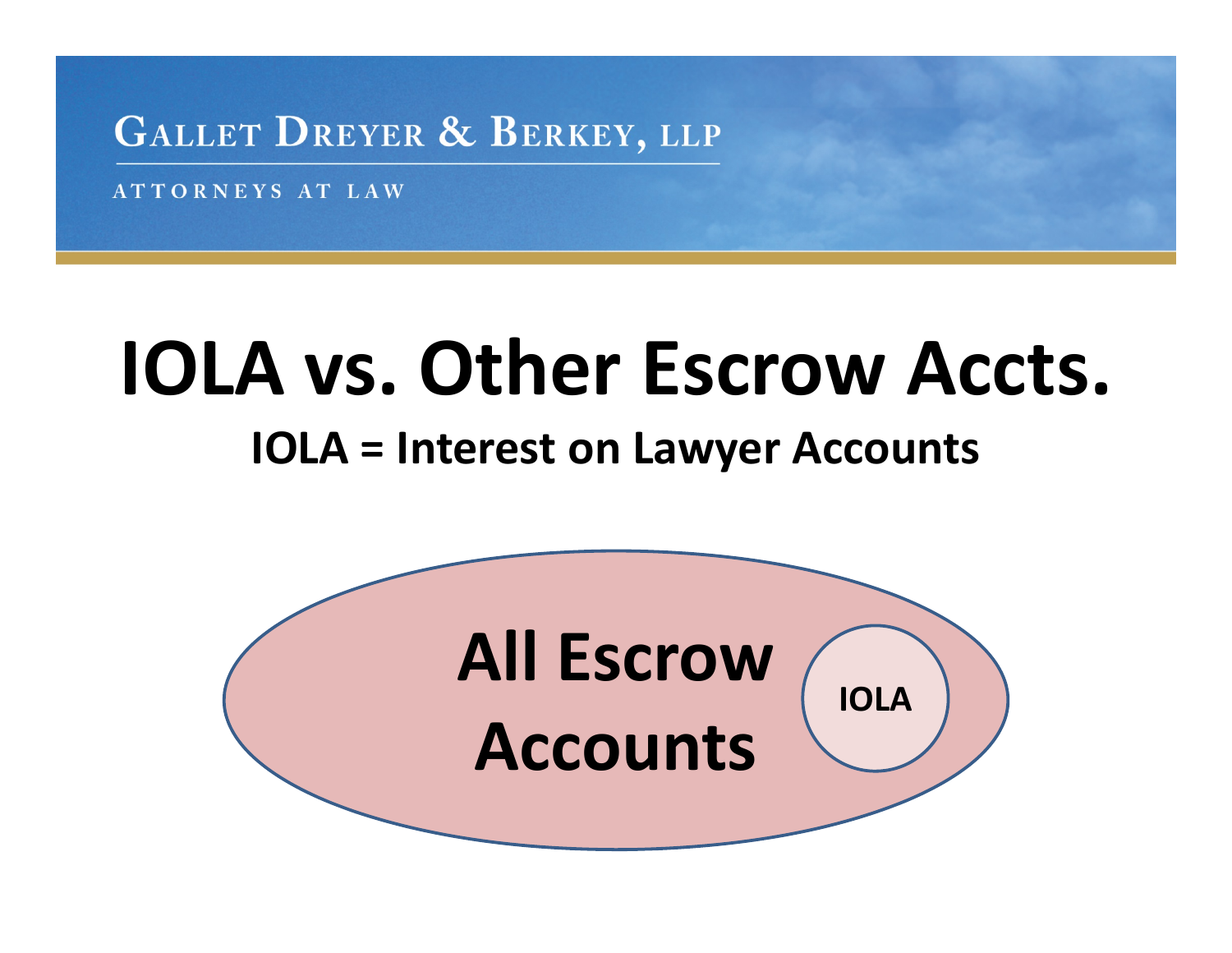ATTORNEYS AT LAW

### **IOLA vs. Other Atty. Escrow Accounts**

The ONLY REAL DIFFERENCE is who gets the interest on the account.

**Not IOLA** – The parties can agree who gets the interest.

**IOLA** – The IOLA Fund for New York gets the interest on the account.

### **All other rules are the same**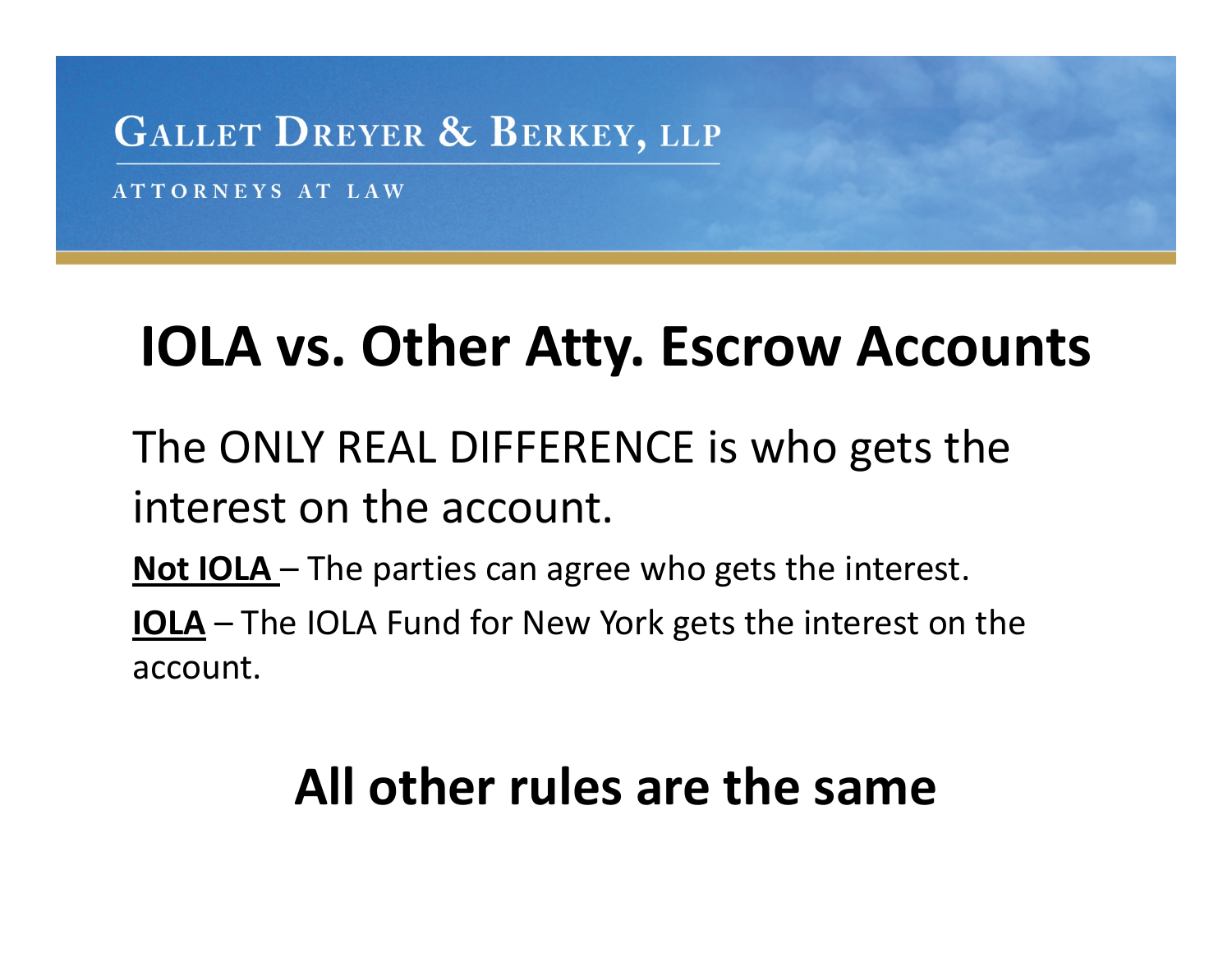ATTORNEYS AT LAW

## **What the IOLA Fund Is Not**

- 1. It is not a regulator of escrow accounts.
- $2<sup>1</sup>$ t does not make ethics rules.
- 3. It does not answer ethics questions.
- 4. It has nothing to do with non‐IOLA accounts.
- $5.$ t has nothing to do with bounced check reporting.
- $6.$ t does not provide money to the Lawyer's Fund for Client Protection.
- 7. It does not discipline attorneys.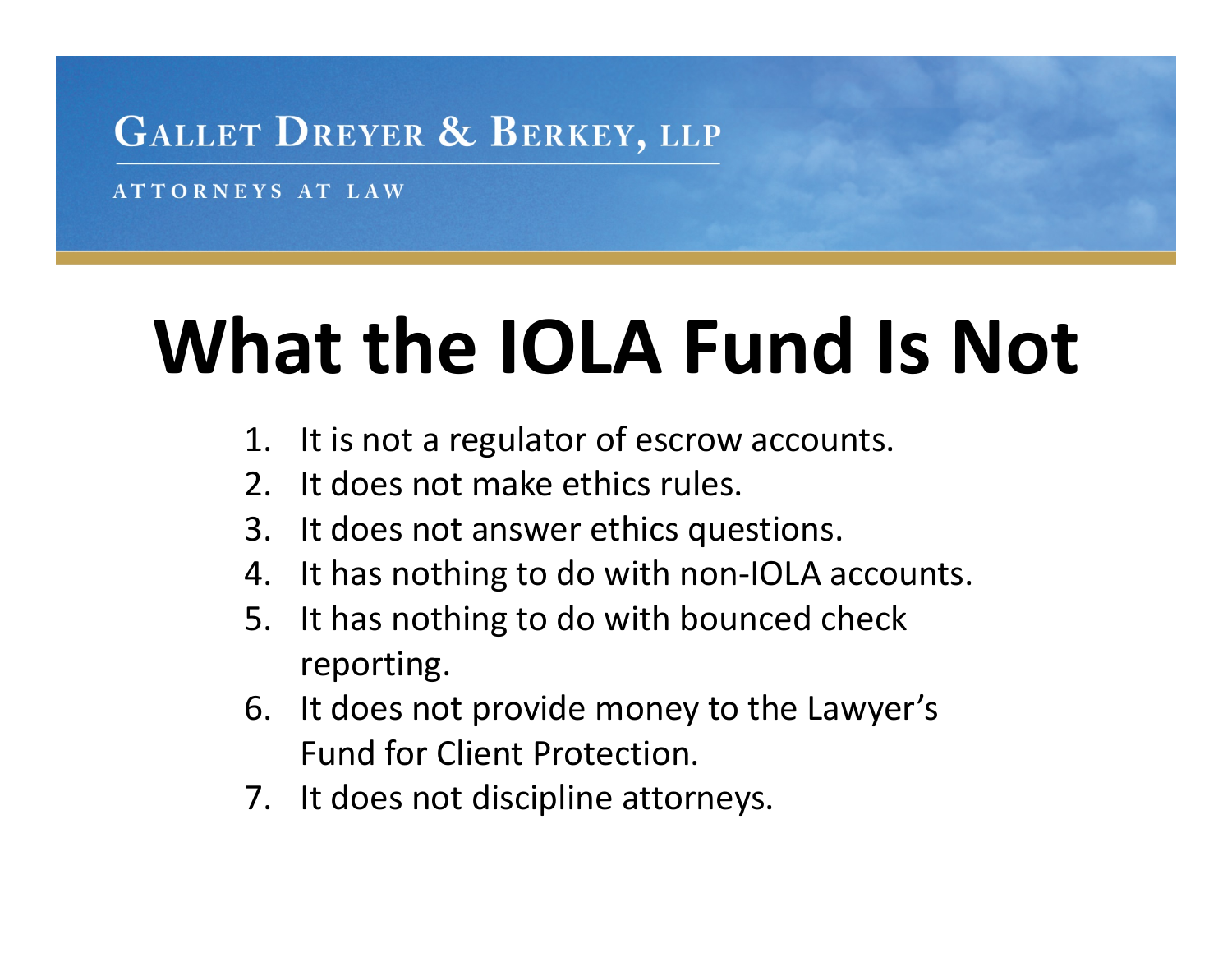ATTORNEYS AT LAW

# **To IOLA or Not to IOLA**

Attorney's good faith judgment

How long will the deposit exist?

How much interest will be earned?

Guideline: <\$150 or even more if less than the cost of establishing and maintaining the account.

**IOLA is optional. Interest‐bearing account is always <sup>a</sup> permitted alternative, BUT if no interest, then must be an IOLA .**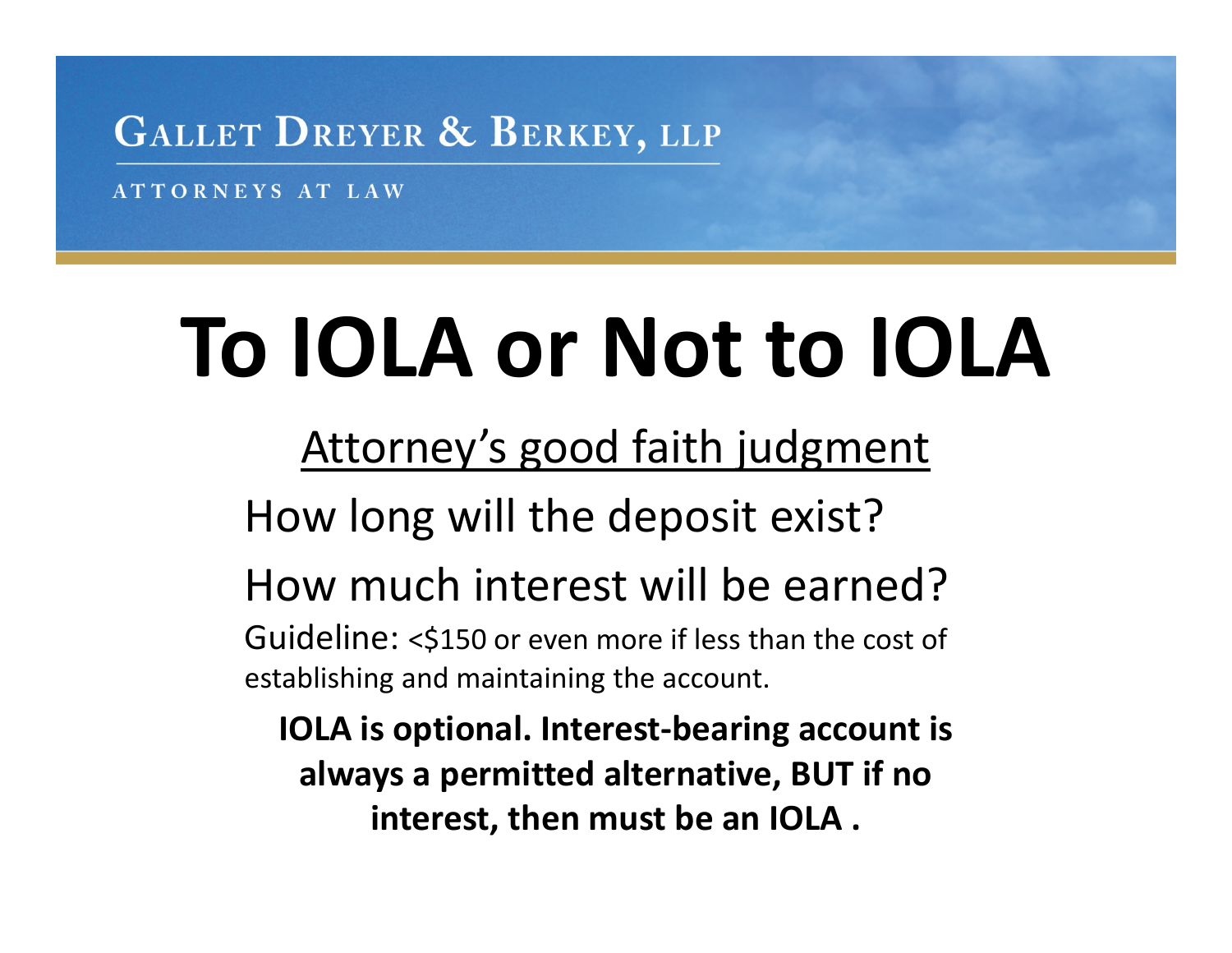ATTORNEYS AT LAW

## **Opening an Escrow Account**

- **1. Account in name of provider of legal service (law firm, sole proprietor).**
- **2. Subtitle the account – THREE SUBTITLE CHOICES! – Attorney Special Account, Attorney Trust Account,** *or* **Attorney Escrow Account.**
- **3. You can have <sup>a</sup> common account with multiple clients BUT if it is interest bearing – use separate subaccounts. CLIENT GETS INTEREST! Get SS#.**
- **4. Who can sign the signature card/checks? Attorneys ONLY!**
- **5. Signature stamps?**
- **6. Be prepared for the Third Degree from your bank.**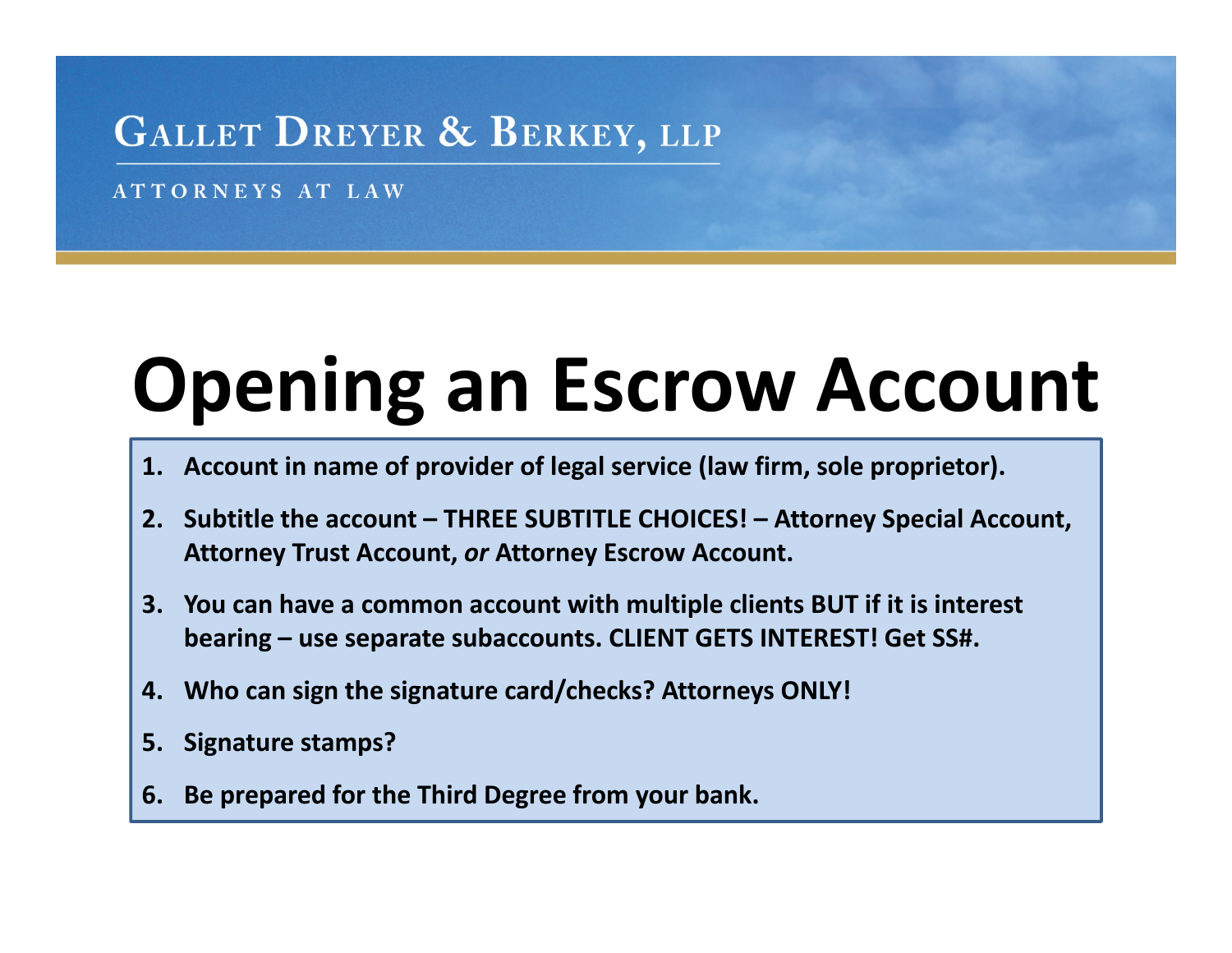ATTORNEYS AT LAW

## **FDIC Insurance**

- **1. \$250,000 FDIC insurance – IOLA versus Non‐IOLA is the same.**
- **2. Insurance is per beneficial ownership interest.**
- **3. Separate from your own accounts at the bank.**
- **4. You must maintain records of ownership interests, but you must do that anyway.**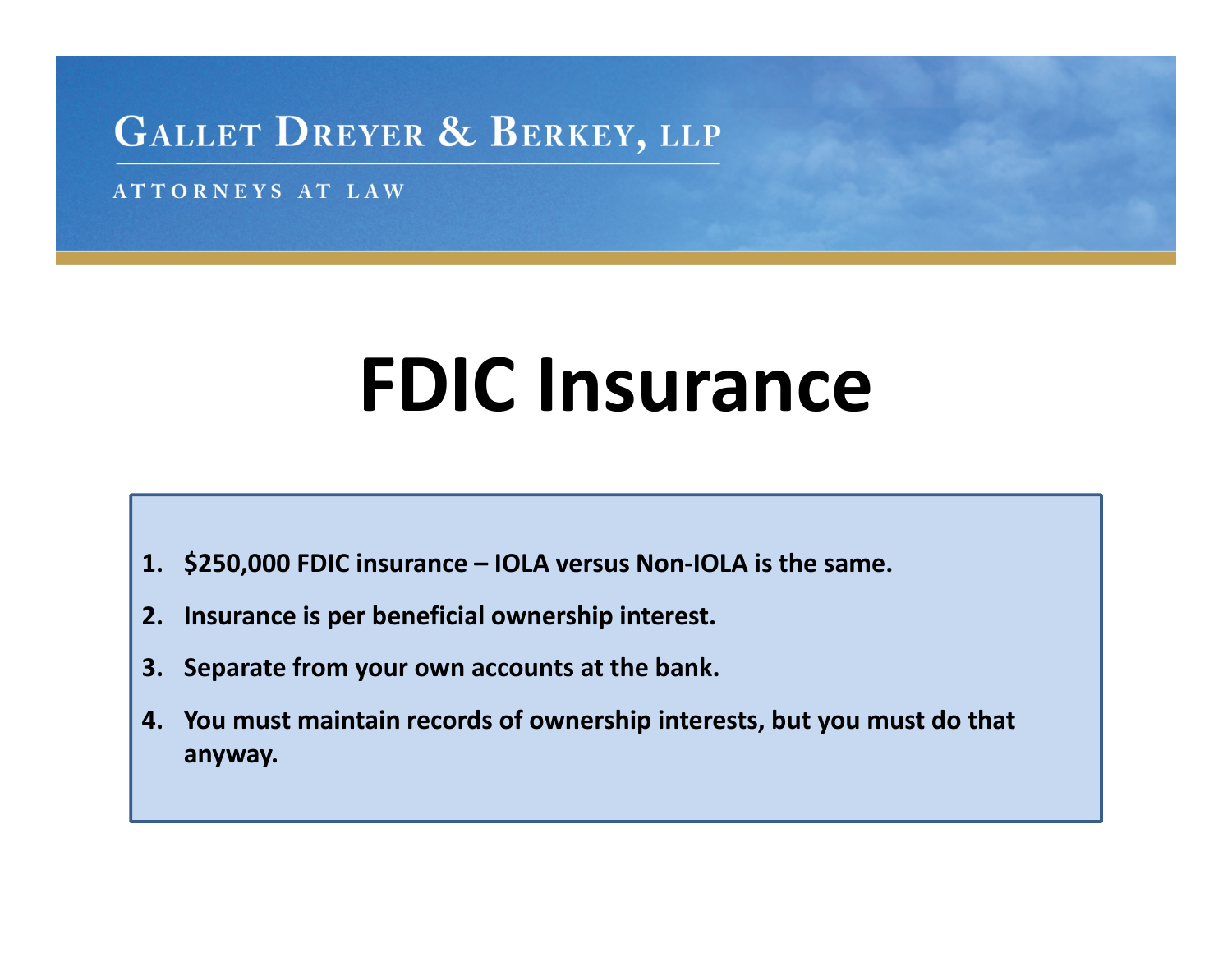ATTORNEYS AT LAW

# **Time to Disburse: UCC, Fed. Reg. CC and Releasing Funds**

- **1. Uncollected versus available for withdrawal. Available for withdrawal does not mean deposited check can't be charged back.**
- **2. NO checks against undeposited or uncollected funds.**
- **3. Wire transfers.**
- **4. NO CASH! NO CHECKS PAYABLE TO CASH. NO ATM WITHDRAWALS.**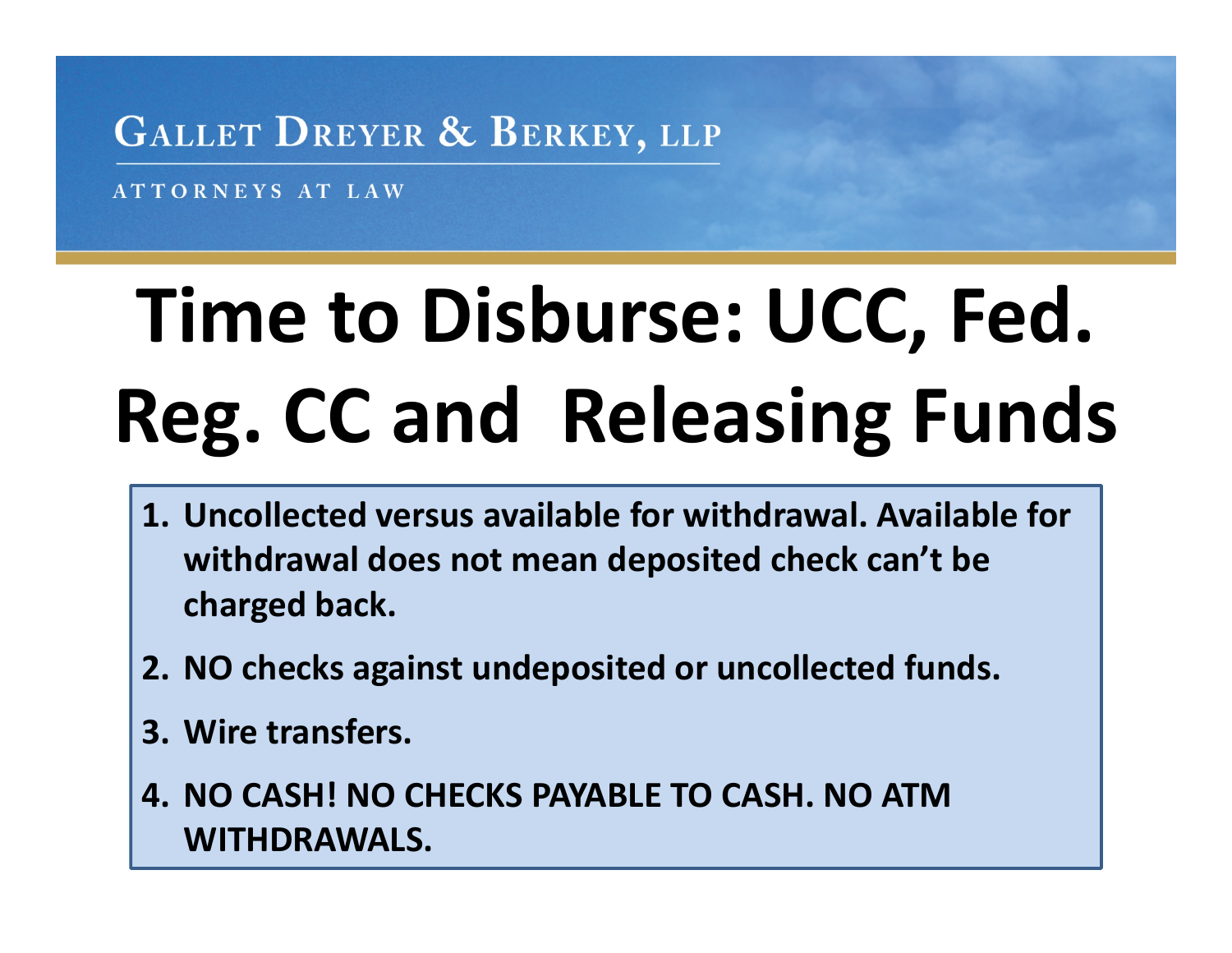ATTORNEYS AT LAW

### **The Biggest Secret in Banking . . .**

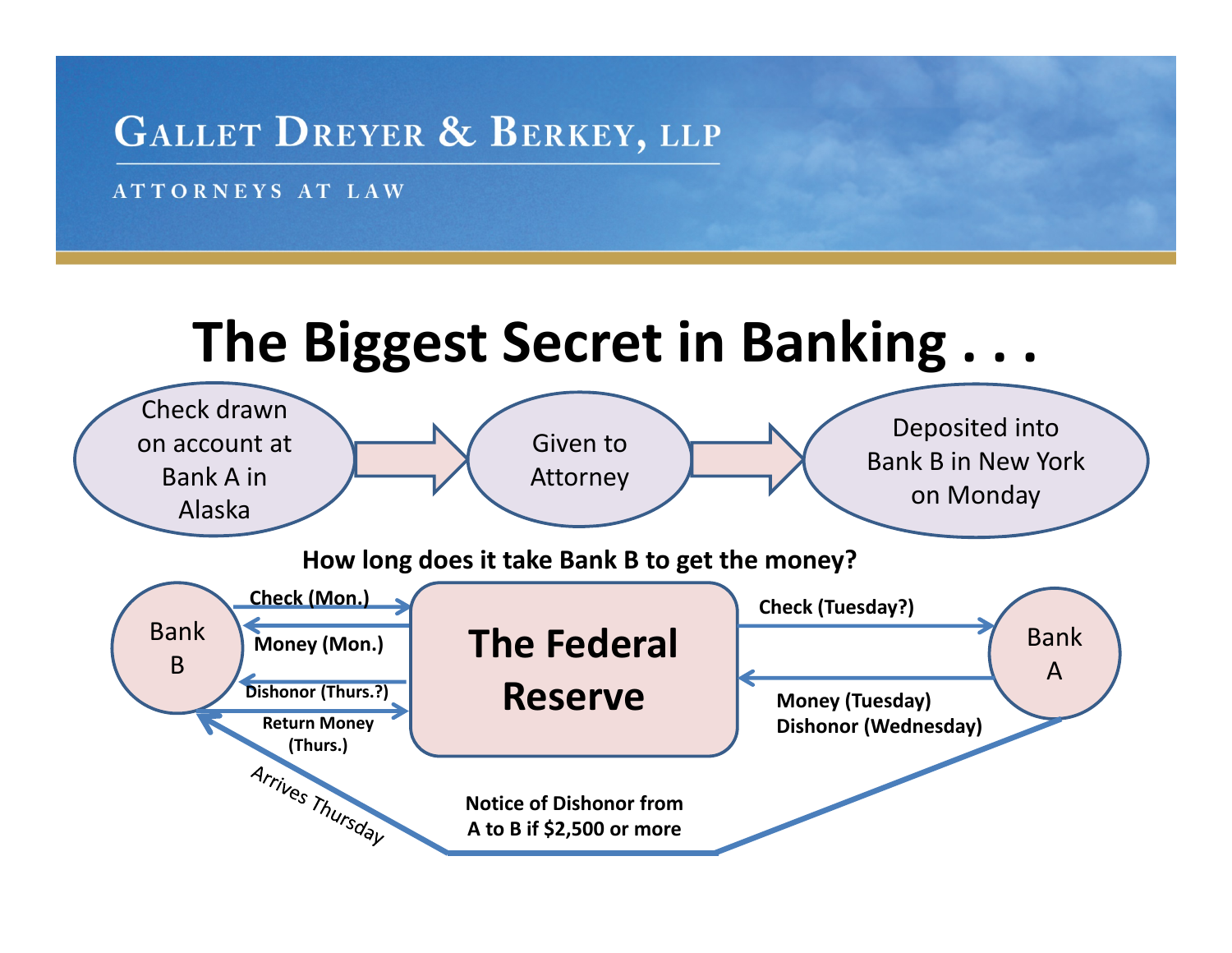ATTORNEYS AT LAW

## **The Bounced Check Rule**

- **1. Only open escrow account with <sup>a</sup> bank that agrees to the bounced check rule.**
- **2. Bank must report ANY situation in which <sup>a</sup> check bounces on an attorney escrow account because of insufficient funds to the Lawyer's Fund.**
- **3. Bank has 10 days to withdraw report ONLY for bank mistake.**
- **4. If not withdrawn, report is forwarded to disciplinary committee**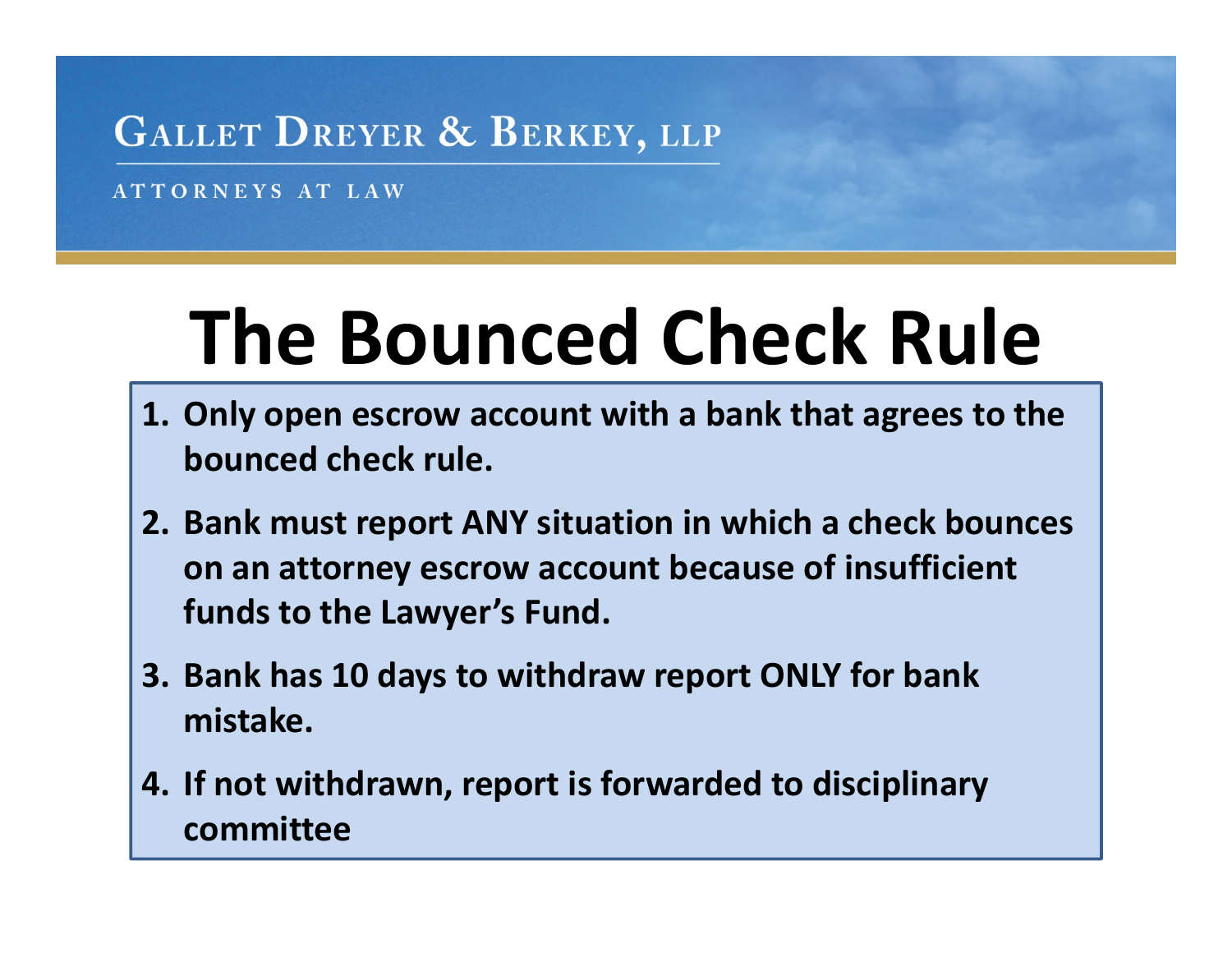ATTORNEYS AT LAW

## **Scams Targeting Attorneys**

- **1. Attorney given more money than needed for the transaction.**
- **2. Attorney collects money for "client."**
- **3. Attorney asked to reissue an escrow account check – after original has been returned.**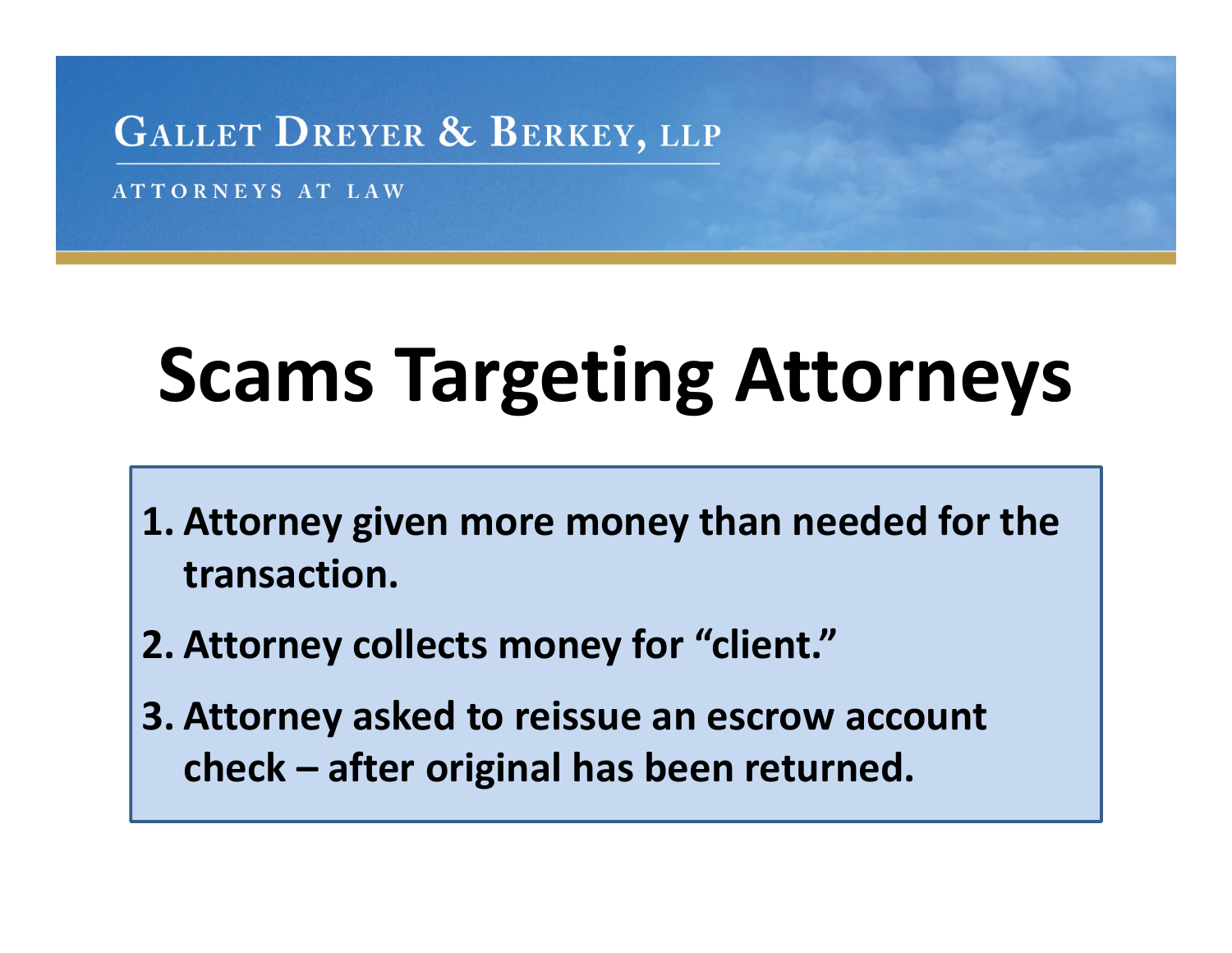ATTORNEYS AT LAW

### **Protective Steps**

- **1. WAIT after <sup>a</sup> check is deposited – If you are even slightly worried, call drawee bank.**
- **2. NEVER disburse funds on the day you deposit the funds if deposited by check.**
- **3. If you have to flip money fast, get <sup>a</sup> wire transfer.**
- **4. Be suspicious. Do you KNOW and TRUST the source of the money?**